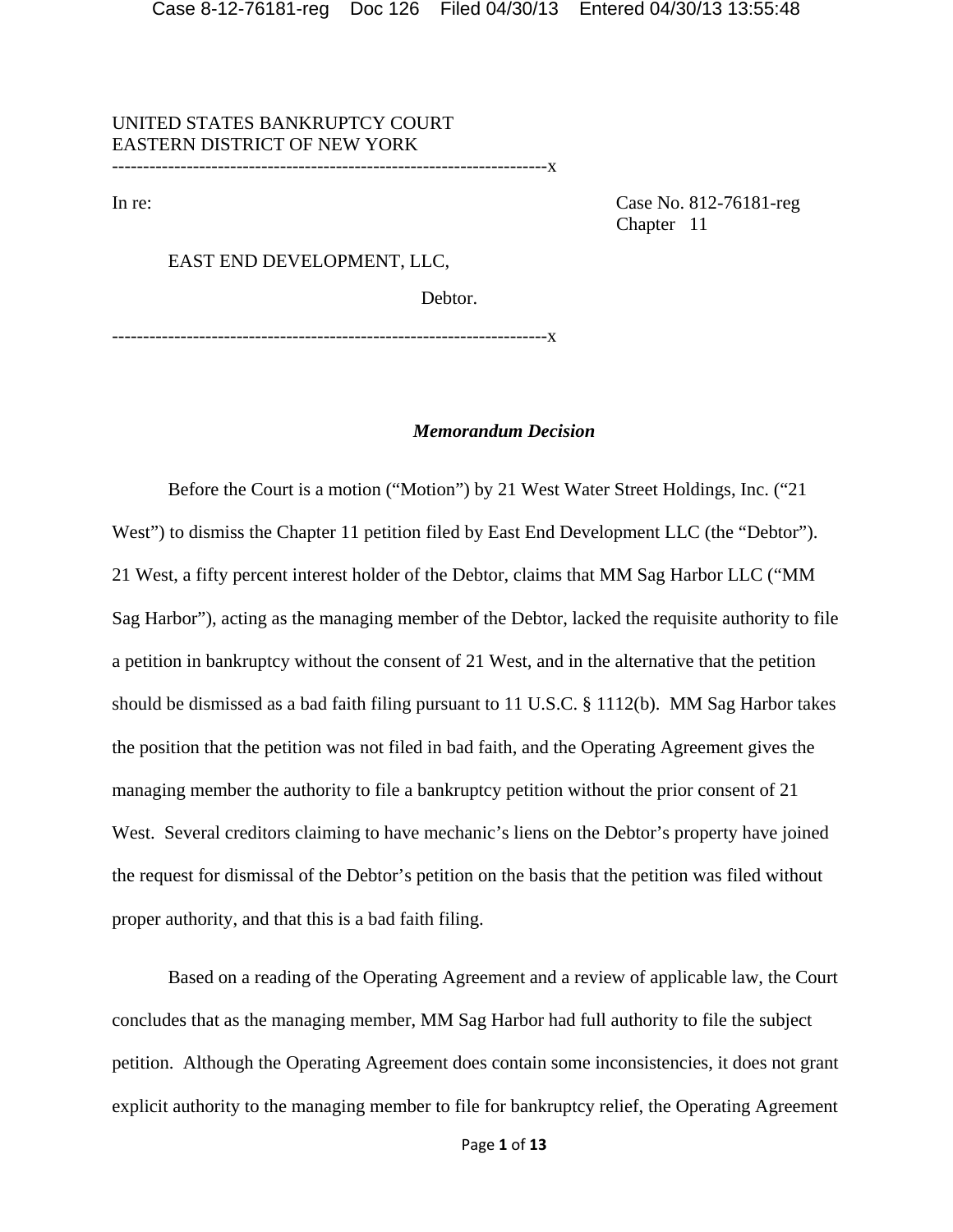vests MM Sag Harbor with broad powers to manage the Debtor's operations. There are very few exceptions to this expansive grant of authority. These exceptions include commencing dissolution proceedings, winding up the Debtor and liquidating the Debtor. The act of filing for bankruptcy relief is not among the enumerated events requiring the consent of 21 West. The Court must decide whether to accept the Operating Agreement as drafted without grafting on additional restrictions or powers, or read the Operating Agreement in a manner to include a restriction on the filing of a bankruptcy petition as an additional event requiring the consent of the movant. This Court does not believe it is within its power to amend the language of the Operating Agreement, which provides a comprehensive recitation of the parties' rights and responsibilities. To do so would arbitrarily limit the full rights granted to the managing member and would be inconsistent with the express terms of the Operating Agreement. The Court also finds insufficient evidence of bad faith to dismiss the Debtor's petition. The failure to obtain the consent of 21 West prior to filing the petition did not violate the Operating Agreement, and although the members of MM Sag Harbor and the lender stand to benefit from the bankruptcy, this does not establish bad faith on the part of the Debtor as a matter of law. The Debtor was in financial distress at the time the petition was filed, and the Debtor has filed a proposed plan that attempts to satisfy the claims of the Debtor's creditors. The internecine disagreements between the members of the Debtor that arose prepetition are not relevant to this analysis and do not constitute cause to dismiss this case.

# *Facts*

The Debtor is a New York Limited Liability Company comprised of two members; MM Sag Harbor (the "Managing Member") which holds a 50% interest in the Debtor, and 21 West, which holds the other 50% interest. The Debtor's management and operations are governed by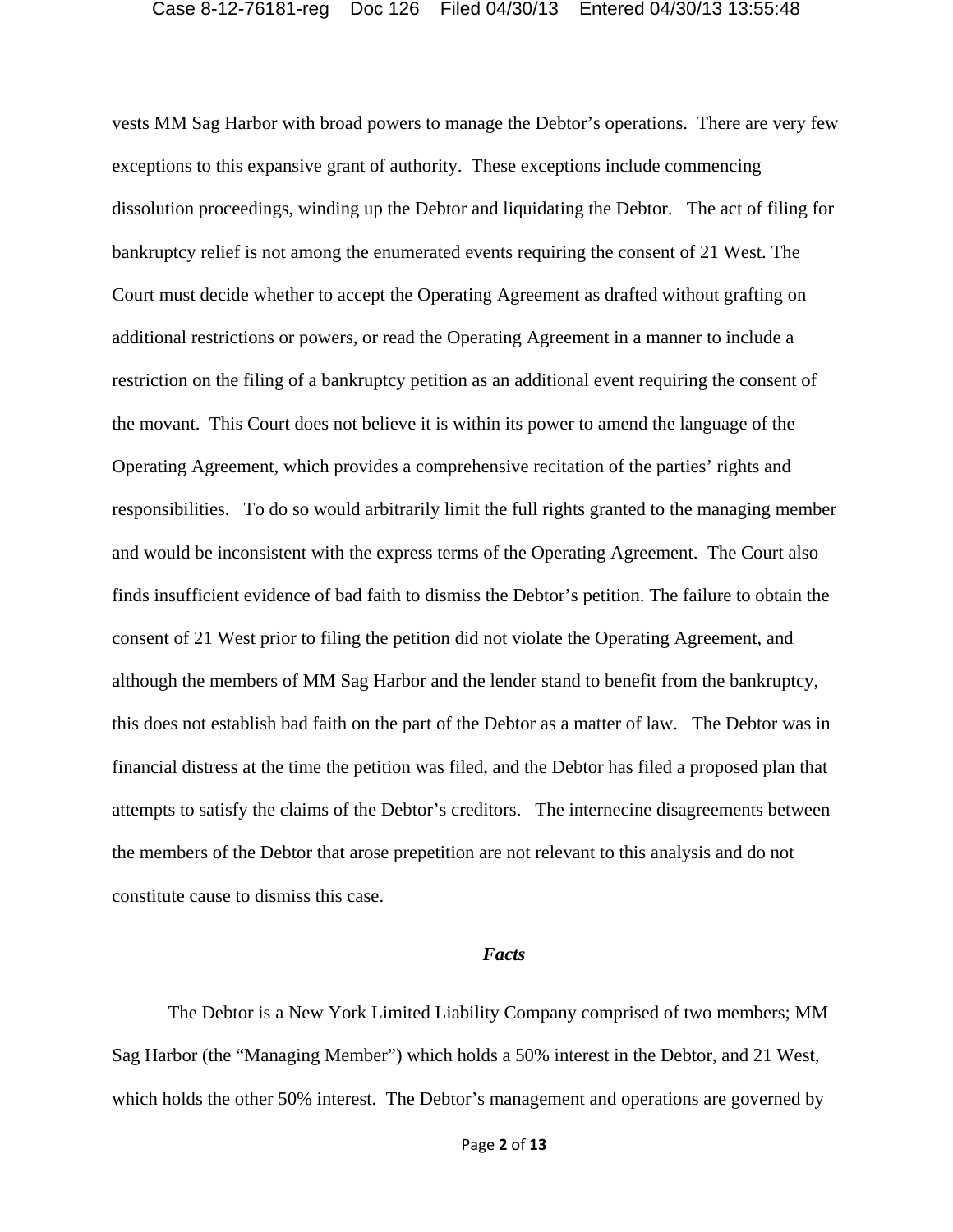the Operating Agreement dated June 8, 2006, and effective as of October 17, 2005. The Debtor's business consists of owning and developing certain real property located in Sag Harbor, New York into a 19 unit luxury residential condominium building (the "Property"). Prepetition, Amalgamated Bank, as trustee of Longview Ultra Construction Loan Investment Fund ("Amalgamated") extended loans in the aggregate approximate amount of \$32,061,312.41. The loans are secured by three mortgages consisting of a project mortgage, a senior mortgage and a building mortgage. The Debtor defaulted under the loan obligations to Amalgamated, and Amalgamated commenced a foreclosure action against the Debtor on August 18, 2011. The Debtor and Amalgamated engaged in discussions to restructure the obligations, which were unsuccessful. Thereafter, by letter dated April 4, 2012, counsel for the Debtor advised counsel for 21West that the Debtor intended to file for bankruptcy. On October 12, 2012, the Debtor filed the petition for relief under Chapter 11. The Corporate Resolution annexed to the petition indicates that a meeting of the managers of the Debtor was held on October 12, 2012, and that the Debtor authorized Emil Talel, as one of the managing members of MM Sag Harbor, to execute the documents and take any action necessary in connection with the filing. Nicola Tuosto and Paul Fiore, the two members of 21 West, were served with notice of the bankruptcy at their last known address according to the books and records of the Debtor.

The Operating Agreement contains a series of provisions related to the Managing Member's authority to act on behalf of the Debtor. Section 4.1 provides:

Unless otherwise expressly provided in this Agreement or required by law, the Members shall not have the right to vote on any matter and agree that the Managing Member shall make all decisions on behalf of, and with respect to, the [Debtor] and its business; however, in its sole discretion, the Managing Member may submit any matter to the vote of all of the Members.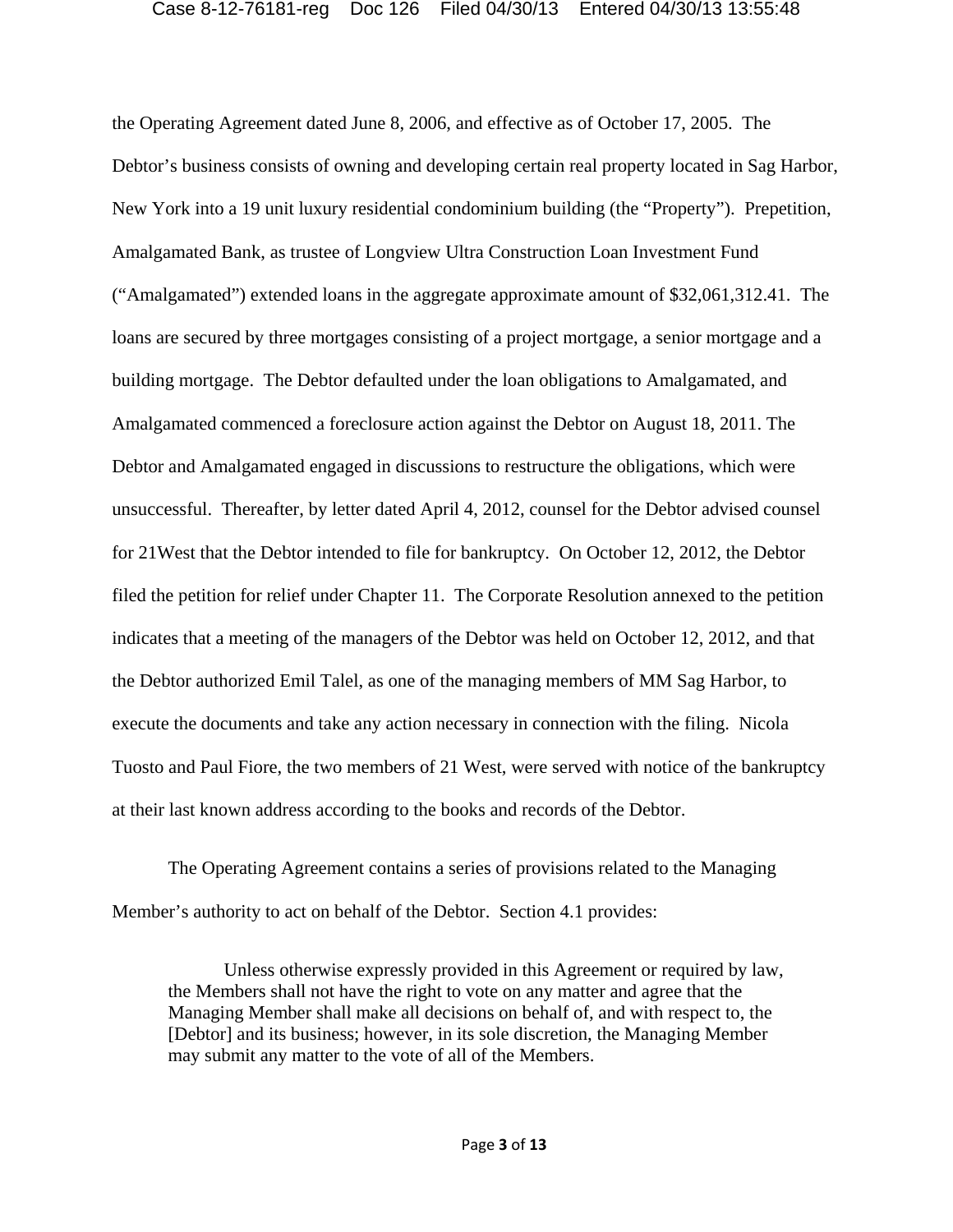Section 5.4 provides that subject to Section 5.4 of the Operating Agreement and other provisions of the Operating Agreement, the Managing Member shall manage the "business and affairs" of the Debtor and shall "have all necessary powers to carry out the business of the [Debtor]." The Managing Member's powers include, but are not limited to, the power to cause the Debtor to acquire, own, operate, manage, develop, maintain, the Debtor's assets, to sell the condominium units "or otherwise sell all or any part of the Properties and other . . . Assets of the [Debtor] . . . upon such terms and conditions as the Managing Member from time to time may determine", the power "to bring or defend, settle, pay, collect, compromise, arbitrate, resort to legal action, or otherwise adjust claims or demands of or against the [Debtor]", and the power "to perform any and all acts it deems necessary or appropriate for the protection and preservation of the [Debtor's assets and property]."

Section 5.5 of the Operating Agreement provides that "[e]xcept as expressly provided in this Agreement, the consent of the Members shall not be required for any actions to be taken or decision to be made by the Managing Member, on behalf of the [Debtor]." The Operating Agreement does not specifically address bankruptcy but contains the following relevant language, which restricts the Managing Member's authority:

5.4(b) The [Debtor] shall have all powers necessary or advisable, convenient, incidental or appropriate for the accomplishment of the [Debtor's] purposes set forth above, including all powers which may be exercised by the Members on behalf of the [Debtor] pursuant to, and subject to the terms of, this Agreement.

Notwithstanding any of the foregoing, the consent of a Majority of the Membership Interests<sup>1</sup> shall be required for any of the following actions by the [Debtor];

 $1$  Because there are only two members of the Debtor with each holding a 50% interest, unanimous consent is actually required for the acts listed.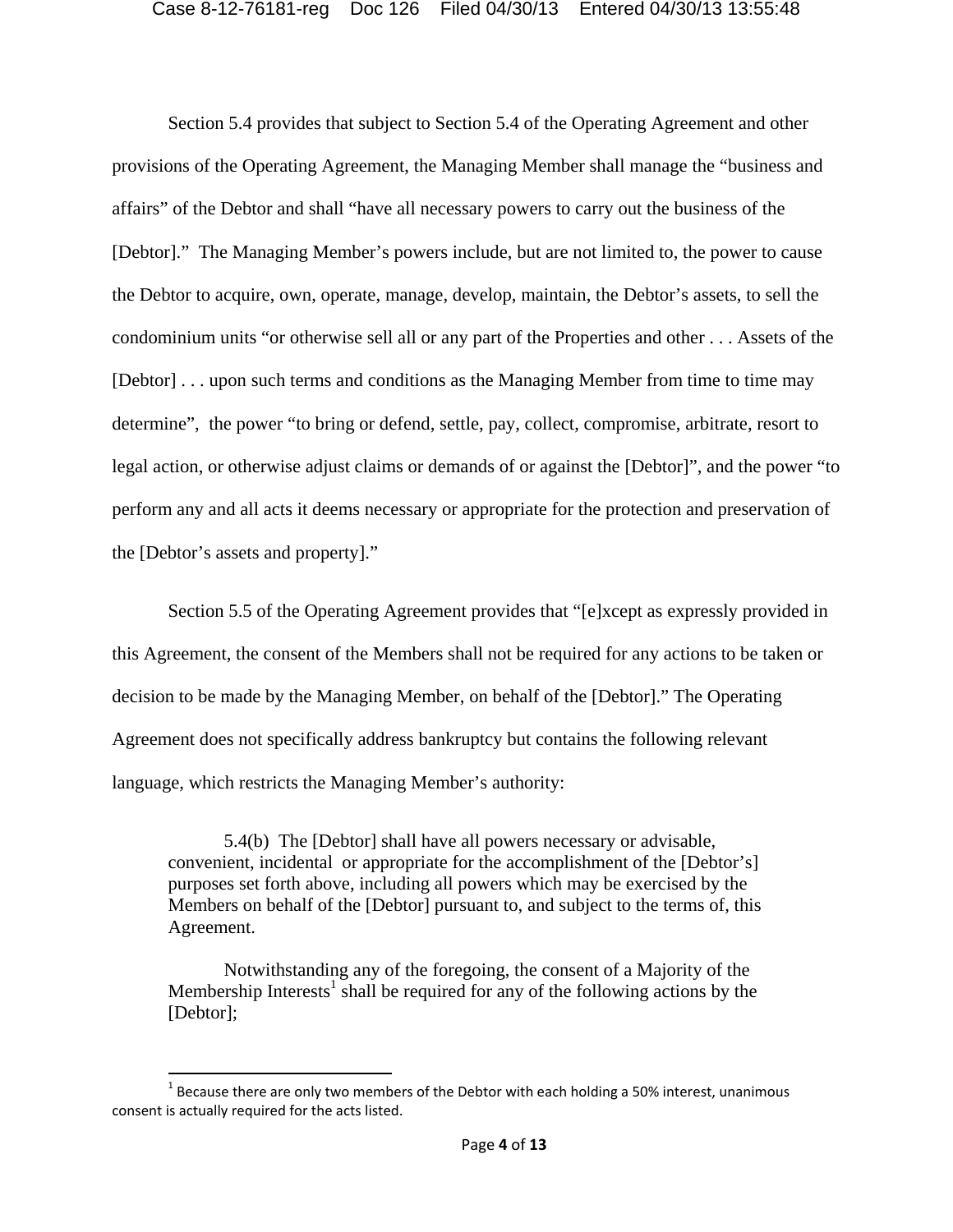- 1. Any agreement to be entered into by the [Debtor] with the Managing Member or any person or entity affiliated in anyway [sic] with the Managing Member;
- 2. Any action to dissolve, wind-up, or liquidate the [Debtor], except as set forth in Article XII herein;
- 3. Any action to cause the [Debtor] to merge, consolidate or acquire substantially all the assets of another person or entity;
- 4. Any action to permit the [Debtor] to admit any new Member unless such action does not result in a dilution of the Member's Percentage Interest.

The Operating Agreement also provides that the consent of the majority of the members

is required for incurring marketing expenses, or any borrowing after the initial construction loan.

How 21 West's consent is to be manifested is not specified in the Operating Agreement.

Article XII concerns the termination and dissolution of the Debtor, and does not include

any reference to the filing of a petition in bankruptcy by the Debtor. Pursuant to Article XII,

termination and dissolution of the Debtor are triggered by certain enumerated events, or upon the

consent of a majority in interest of the members. The Debtor is to be liquidated, and the

proceeds are to be distributed pursuant to the scheme set forth in the Operating Agreement.

Section 15.2 of the Operating Agreement provides as follows:

In no event shall any Person dealing with the Managing Member or their representatives with respect to any property of the [Debtor] be obligated to ascertain that the terms of this Agreement have been complied with, or be obligated to inquire into the necessity or expediency of any act or action of the Managing Member or their representatives, and every contract, agreement, deed, mortgage, promissory note, or other instrument or document executed by the Managing Member with respect to any property of the [Debtor] shall be conclusive evidence in favor of any and every person relying thereon or claiming thereunder that (i) at the time of the execution and/or delivery thereof, this Agreement was in full force and effect; (ii) such instrument or document was duly executed in accordance with the terms and provisions of this Agreement; and (iii) the Managing Member executing the same or his or her representative was duly authorized and empowered to execute and deliver any and every such instrument or document for and on behalf of the [Debtor].

In the roughly four months between the petition date and the date 21 West first

appeared in this case, the Debtor has obtained DIP financing from Amalgamated, and has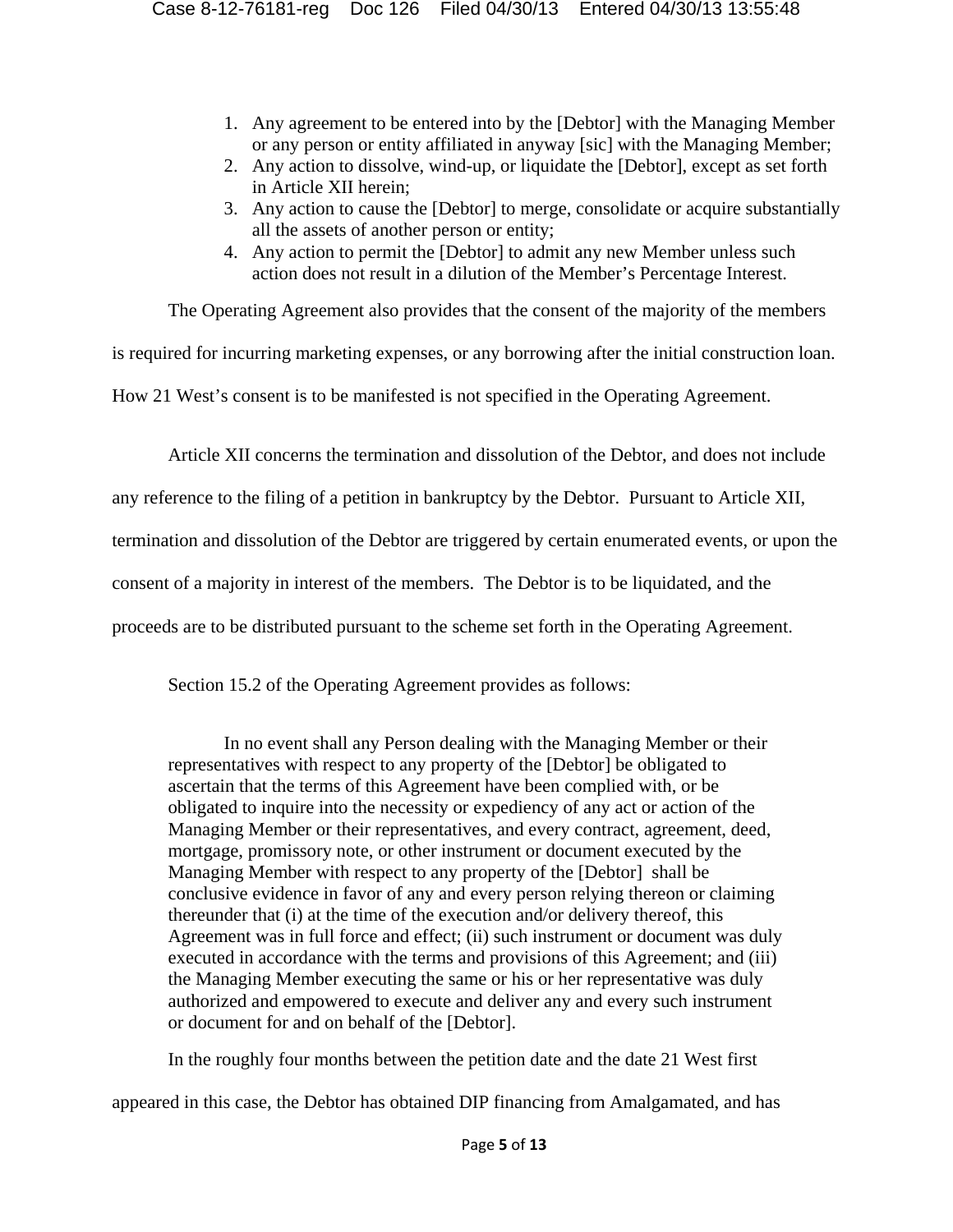filed a proposed plan and disclosure statement. The proposed plan provides for an auction sale of the Property, with Amalgamated credit bidding the amount of its secured claim. The disclosure statement has been approved, subject to further amendment, and a hearing on confirmation of the Debtor's proposed plan will be scheduled shortly.

# *Discussion*

21 West seeks to dismiss the Debtor's petition, alleging that (1) the Managing Member lacked authority to file the petition because it failed to obtain the consent of 21 West as it believes was required by the Operating Agreement, and (2) the petition was filed in bad faith pursuant to 11 U.S.C. § 1112(b).

# *1. Authority to File Petition*

 As a threshold issue, the Court must determine whether the Managing Member possessed the requisite authority to file the petition in bankruptcy on behalf of the Debtor. The Supreme Court has opined that with respect to corporations, the entity vested with "the power of management" has the requisite authority to file a bankruptcy petition. *Price v. Gurney*, 324 U.S. 100, 104, 65 S. Ct. 513, 89 L.Ed. 776 (1945). State law governs whether a business entity is authorized to file a petition in bankruptcy. *In re Am. Globus Corp*., 195 B.R. 263, 265 (Bankr. S.D.N.Y. 1996); *In re Avalon Hotel Partners, LLC*, 302 B.R. 377, 380 (Bankr. D. Or. 2003). Therefore, if the Managing Member did not have the authority to file the petition pursuant to applicable state law, then the Debtor's case is subject to dismissal. *In re Raljoed Realty Co*., 277 F. Supp. 225, 226 (S.D.N.Y. 1967) *aff'd per curiam sub nom*. *In re Park Towers Corp*., 387 F.2d 948, 967 (2d Cir. 1967). The Debtor is a New York limited liability company, and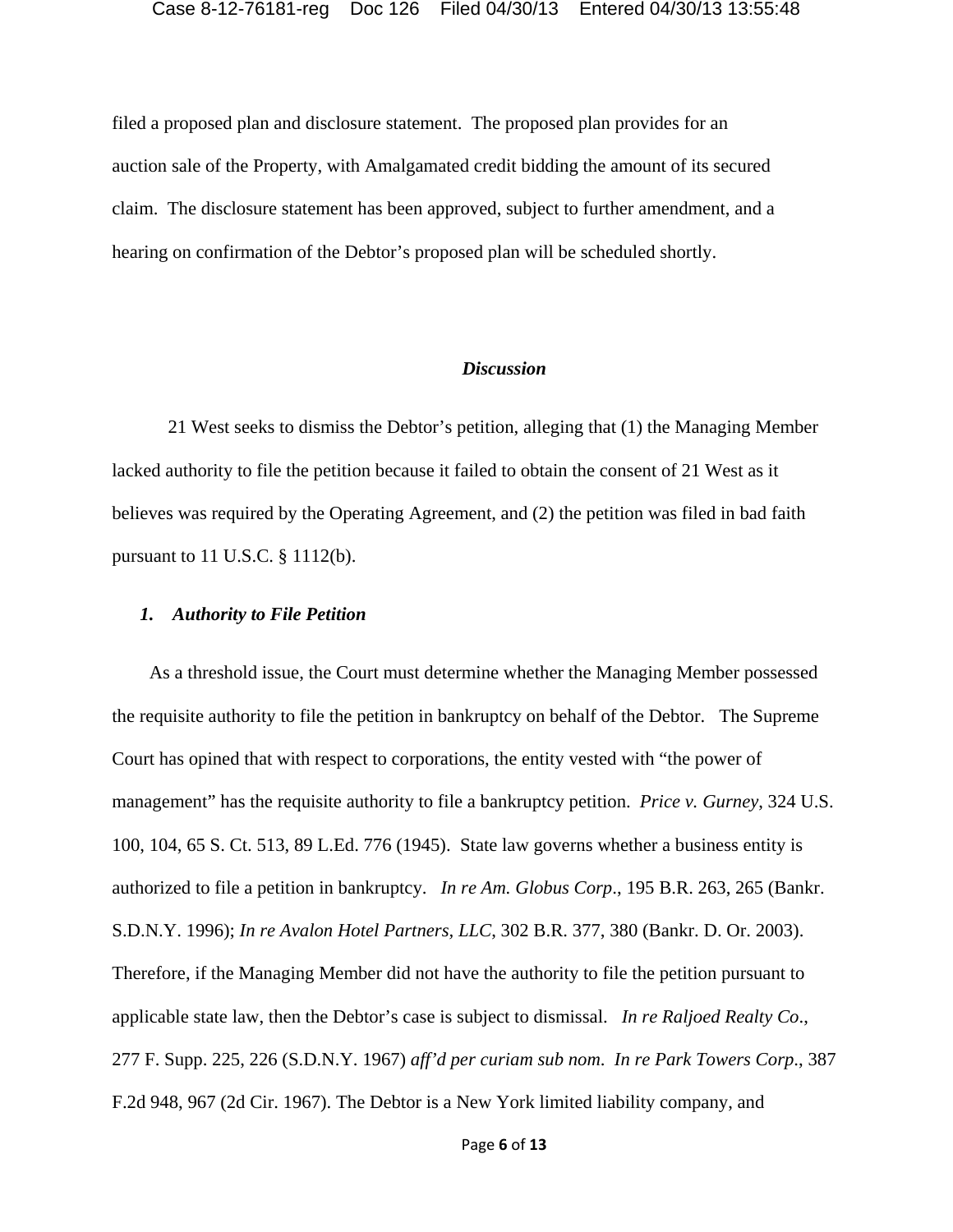resolution of this issue is governed by New York state law. Under New York Limited Liability Company Law, the LLC's operating agreement governs the parties' conduct. To the extent the agreement is silent, there are default provisions in the New York Limited Liability Company laws that apply. *Overhoff v. Scarp, Inc*., 12 Misc.3d 350, 359, 812 N.Y.S.2d 809 (N.Y. Sup. Ct. 2004).

 Under New York law, interpretation of the Operating Agreement is governed by several constructs:

'It is the primary rule of construction of contracts that when the terms of a written contract are clear and unambiguous, the intent of the parties must be found within the four corners of the contract, giving practical interpretation to the language employed and the parties' reasonable expectations.' *Howard v. Howard*, 292 A.D.2d 345, 345, 740 N.Y.S.2d 71 (2d Dep't 2002). 'Evidence outside the four corners of the document as to what was really intended but unstated or misstated is generally inadmissible to add or vary the writing.' *W.W.W. Assocs. v. Giancontieri*, 77 N.Y.2d 157, 162, 565 N.Y.S.2d 440, 566 N.E.2d 639 (1990). That said, in analyzing contractual test, a court need not turn a blind eye to context. Rather, 'a court should accord [contractual] language its plain meaning giving due consideration to 'the surrounding circumstances [and] apparent purpose which the parties sought to accomplish.'' Thompson v. Gjivoje, 896 F.2d 716, 721 (2d Cir. 1990) (quoting *William C. Atwater & Co., v. Panama R.R. Co*., 246 N.Y. 519, 524, 159 N.E.418 (1927) (second alteration in original)). 'A written agreement that is clear, complete and subject to only one reasonable interpretation must be enforced according to the plan meaning of the language chosen by the contracting parties.' *Acumen Re Mgmt. Corp. v. Gen. Sec. Nat'l Ins. Co.*, No. 09 Civ. 1796 (GBD), 2012 WL 3890128, at \*5 (S.D.N.Y. Sept. 7, 2012 (citation omitted).

*In re Coudert Bros*., 487 B.R. 375, 389 (S.D.N.Y. 2013).

The Operating Agreement, while granting broad powers to the Managing Member, is

silent as to whether the Managing Member has authority to file a petition in bankruptcy on behalf

of the Debtor without the consent of 21 West. Likewise, the New York LLC laws do not specify

what type of consent is required by the members of an LLC prior to filing a petition in

bankruptcy.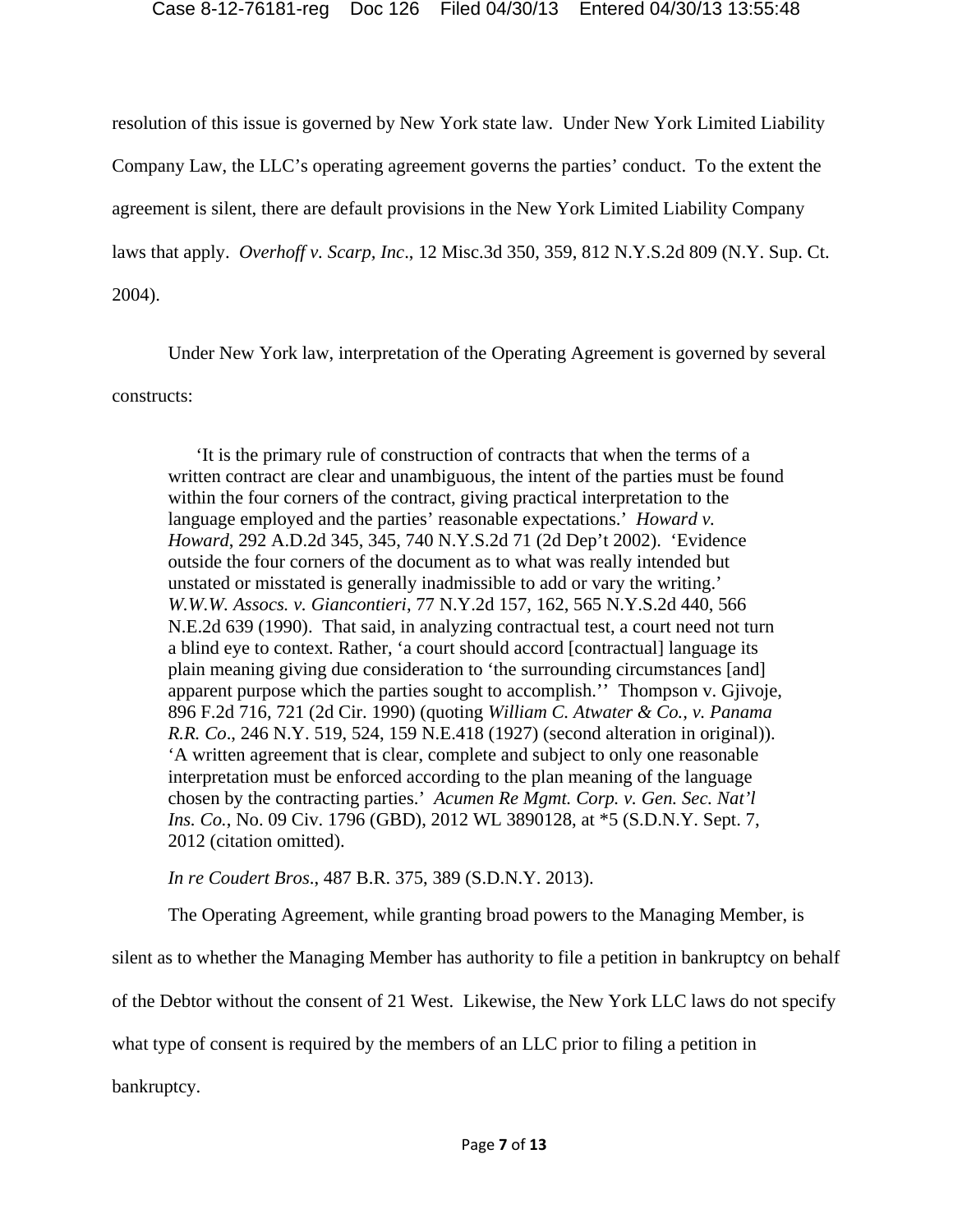21 West urges the Court to fill in perceived blanks in the Operating Agreement by inserting a provision regarding the type of authorization needed prior to filing a petition in bankruptcy. According to 21 West, the failure to identify the decision to file a petition in bankruptcy as one that requires the consent of both members is an oversight, which the Court may correct. Because the decision to file a petition in bankruptcy is akin to a decision to windup, liquidate or dissolve the Debtor, which requires the consent of both members pursuant to section 5.4(b)2 of the Operating Agreement, the consent of both members should be required prior to filing for bankruptcy relief. Since the Managing Member never obtained the consent of 21 West, it argues that the petition should be dismissed as a matter of law.

The Court finds that the Operating Agreement is not a bare-bones document that requires this Court to read additional terms into the text. The Operating Agreement sets forth in detail the Managing Member's authority to act on behalf of the Debtor. The Operating Agreement confers broad powers upon the Managing Member to act on behalf of the Debtor, and the examples set forth in the Operating Agreement are merely illustrative. In contrast, the actions for which the Managing Member must obtain the consent of 21 West are narrow and specific. The Operating Agreement consistently confers upon the Managing Member the authority to take many acts, whether day-to-day, or one solitary act, in order to preserve the value of the Debtor's assets and to further its business operations. The Operating Agreement is clear and unambiguous, and there are no grounds in this case to speculate whether the parties meant to include the act of filing bankruptcy as one of the events requiring the consent of 21 West.

21 West relies on *In re Avalon Hotel Partners, LLC*, 302 B.R. 377 (Bankr. D. Ore. 2003) to support its argument that this Court should "graft onto" the Operating Agreement the requirement of consent prior to filing a petition in bankruptcy. However the facts of *In re Avalon*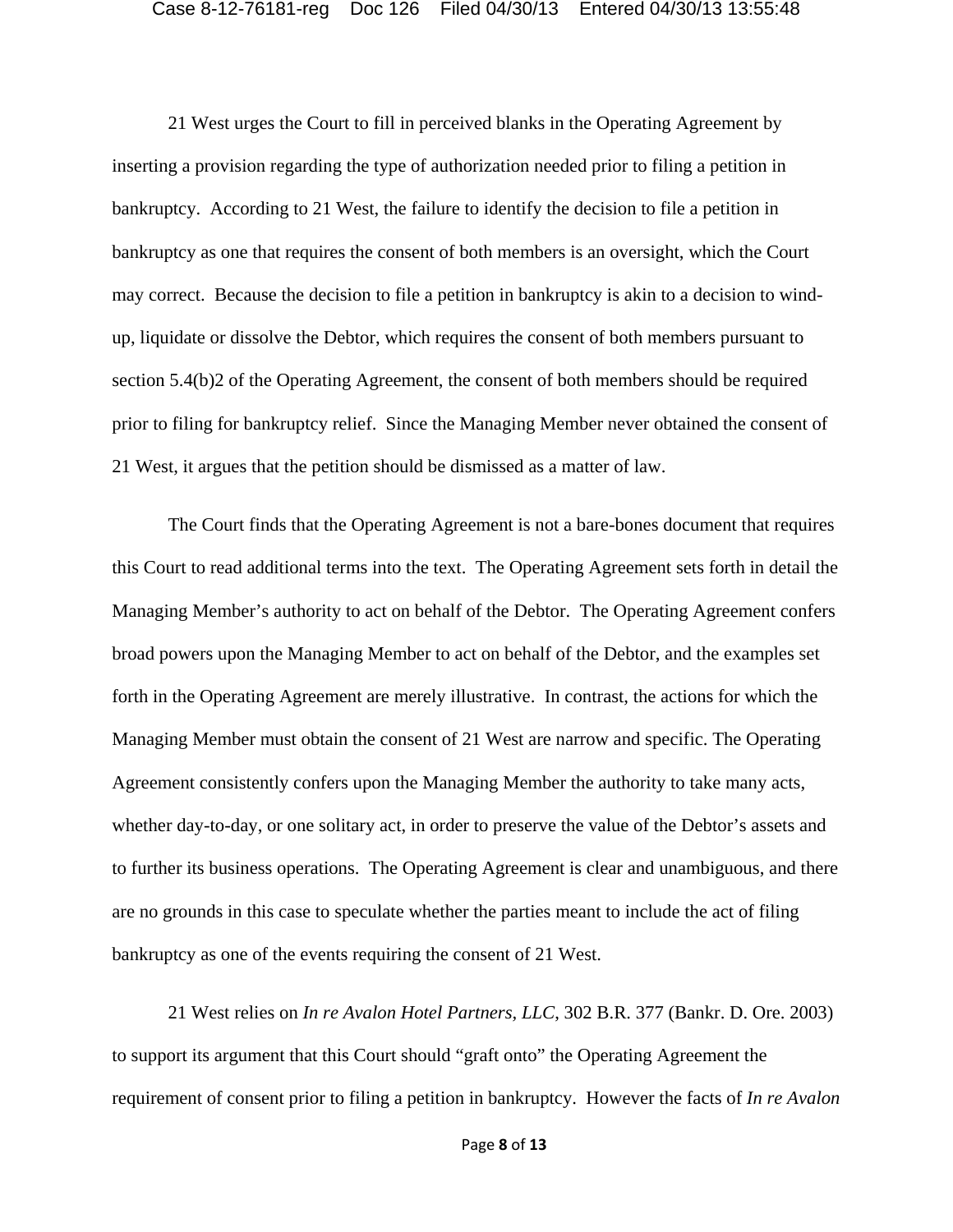*Hotel Partners, LLC* are inapposite to this case. There, the relevant operating agreement set forth a nonexclusive list of items called "Major Decisions" which required the consent of 75% of its members. The court found that because a decision to file for bankruptcy was outside the ordinary course of business, it was equivalent to a "Major Decision" and consent of a majority of its members was required. In our case, the list of actions requiring consent is clear, specific and limited. The filing of a bankruptcy petition is not equivalent to liquidation or dissolution. The terms "liquidation" and "dissolution" refer to transactions which are "statutory in nature, and typically have a precise statutory meaning under the applicable corporation law of a particular jurisdiction." *See Prescott, Ball & Turben v. LTV Corp*., 531 F. Supp. 213, 219 (S.D.N.Y. 1981). Pursuant to § 701 of the New York LLC law, dissolution is to occur as provided in the relevant operating agreement. The Operating Agreement provides for dissolution of the Debtor upon the occurrence of specific events, and upon dissolution of the Debtor, the Debtor's assets are to be liquidated. The procedures for termination and dissolution of the Debtor are set forth in Article XII of the Operating Agreement, and result in the winding up of the Debtor as a functioning entity.

Pursuant to § 102(d) of the New York LLC law, "bankruptcy" is defined as bankruptcy under the U.S. Bankruptcy Code, or applicable state insolvency statute. Liquidation is not synonymous with bankruptcy and the Court will not equate the two for the purposes of including bankruptcy as an event requiring the consent of 21 West. If anything, the act of filing for bankruptcy is more equivalent to an act to "bring or defend, settle, pay, collect, compromise, arbitrate, resort to legal action, or otherwise adjust claims or demands of or against the [Debtor]" which the Managing Member is expressly permitted to do.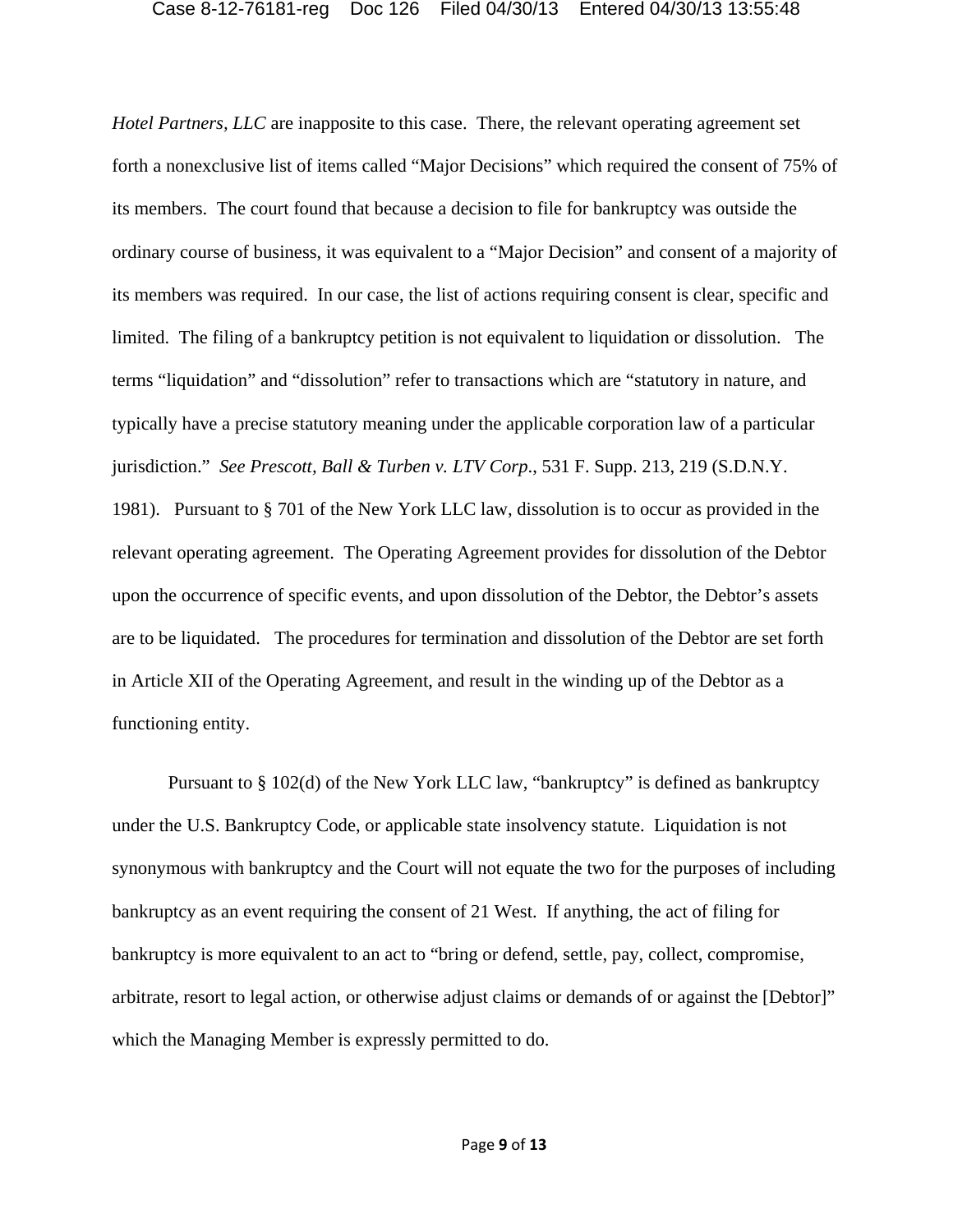The Operating Agreement contains other provisions regarding the effect of bankruptcy by a member of the Debtor and the parties could, but did not, restrict the Managing Member's authority to file a petition in bankruptcy on behalf of the Debtor. Even if the Court were to turn to New York LLC law to fill in a perceived omission in the Operating Agreement, there is no specific provision in the law concerning the decision to file for bankruptcy. Based on the language of the Operating Agreement, and the clear intent to give the Managing Member broad authority to act on behalf of the Debtor and to bind third parties with respect to the Debtor, the Court finds that the Managing Member had the authority to file the petition for relief under Chapter 11.

# 2. *Bad Faith Allegations*

 21 West also seeks dismissal of the case pursuant to Bankruptcy Code § 1112(b) on the grounds that this is a bad faith filing. According to 21 West, reorganization of the Debtor is objectively futile because the petition was not properly authorized, and the Debtor filed this case to benefit Amalgamated and the members of MM Sag Harbor, not the Debtor. 21 West points to the prepetition conduct of MM Sag Harbor as evidence of bad faith, including the failure to obtain the consent of 21 West to file the petition, the alleged failure to provide 21 West with notice of the petition, and a description of the prepetition events leading to the filing of the petition. However, these events do not constitute cause for conversion or dismissal.

Pursuant to 11 U.S.C. § 1112(b), "on request of a party in interest, and after notice and a hearing," the Court can dismiss a Chapter 11 case or convert it to a case under Chapter 7 so long as cause is established. The burden is on the moving party to establish cause, and the Bankruptcy Court has wide discretion in determining whether "cause" exists to dismiss or convert the case. *In re BH S&B Holdings*, LLC, 439 B.R. 342, 346 (Bankr S.D.N.Y. 2010)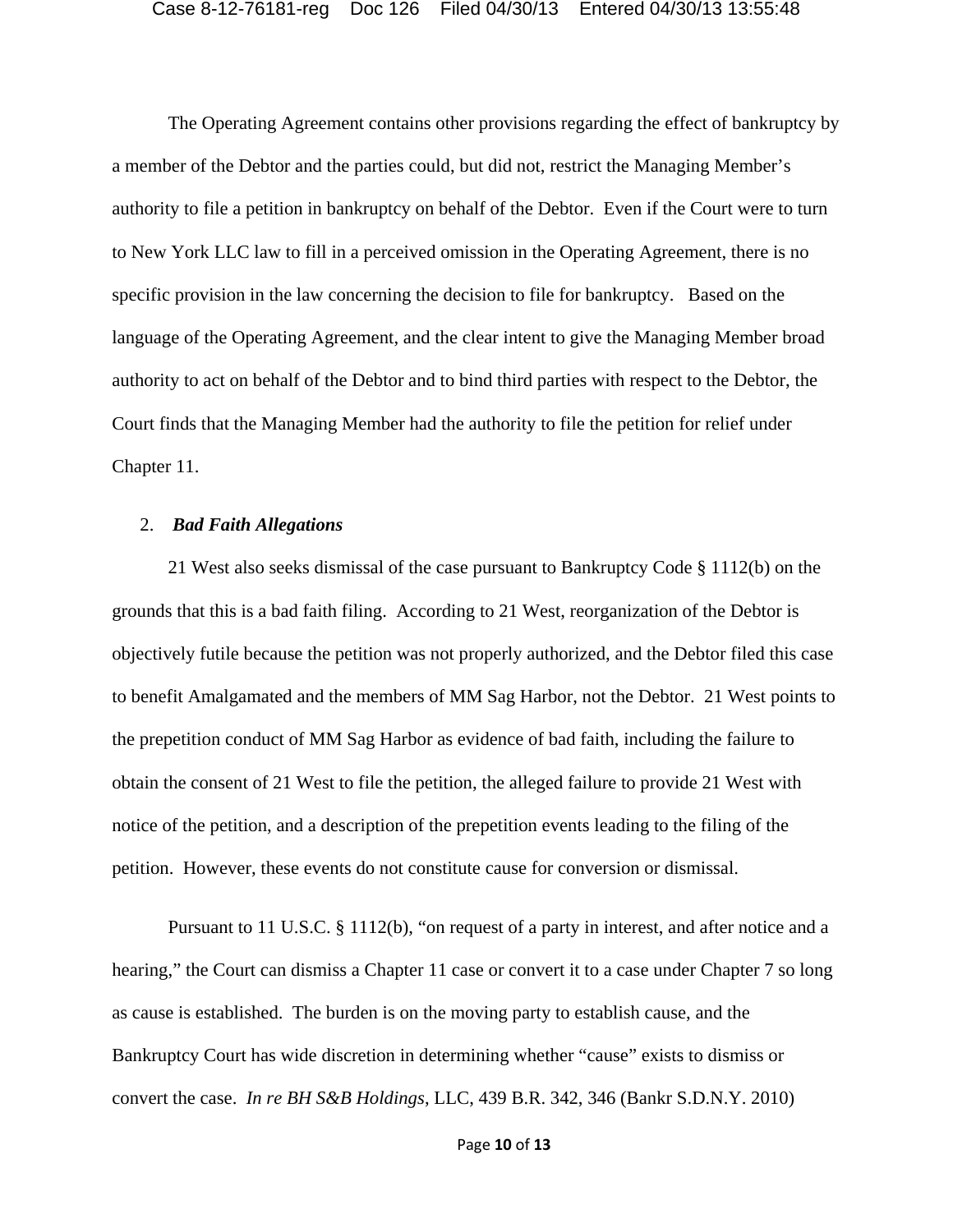(citing *In re Kholyayka,* No. 08-10653 (DWS), 2008 WL 3887653, at \*5 (Bankr. E.D. Pa. Aug. 20, 2008)). Once the Court finds that cause exists, the Court must dismiss or convert the case, or appoint an operating trustee pursuant to 11 U.S.C. § 1104(a) unless (i) there are "unusual circumstances" that would warrant denial of the motion, and (ii) the debtor or any other party in interest establishes that there is a reasonable likelihood of plan confirmation and justification for and seasonable cure of the grounds giving rise to "cause." 11 U.S.C. § 1112(b).

There are sixteen enumerated circumstances constituting "cause" under this section, but the list is not exhaustive, according to applicable legislative history. H.Rep. 595, 95<sup>th</sup> Cong., 1<sup>st</sup> Sess. 404 (1977). The Second Circuit and lower courts in this Circuit recognize that petitions filed in bad faith are subject to dismissal or conversion. *C-TC 9th Ave. P'ship v. Norton Co. (In re C-TC 9th Ave. P'ship)*, 113 F.3d 1304, 1310 (2d Cir. 1997); *In re AdBrite Corp*. 290 B.R. 209, 217 (Bankr. S.D.N.Y. 2003) (*citing In re Copy Crafters Quickprint, Inc.*, 92 B.R. 973, 985 (Bankr. N.D.N.Y. 1988)). Yet, it is settled that "dismissal for bad faith is to be used sparingly to avoid denying bankruptcy relief to statutorily eligible debtors except in extraordinary circumstances." *In re Century/ML Cable Venture,* 294 B.R. 9, 34 (Bankr. S.D.N.Y. 2009) (*quoting In re Syndicom Corp.,* 268 B.R. 26 (Bankr. S.D.N.Y. 1997)). See also *In re G.S. Distrib., Inc.,* 331 B.R. 552, 566 (Bankr S.D.N.Y. 2005) ("[C]ourts should dismiss on bad faith grounds sparingly, 'with great caution . . . '") (other citations omitted)).

In the Second Circuit, a petition is subject to dismissal for bad faith "if *both* objective futility of the reorganization process *and* subjective bad faith in filing the petition are found." *In re General Growth Properties, Inc.*, 409 B.R. 43, 56 (Bankr. S.D.N.Y. 2009) (emphasis in original, internal quotations and citations omitted). The Second Circuit Court of Appeals has stated that in order to establish that reorganization is futile, the moving party has the burden of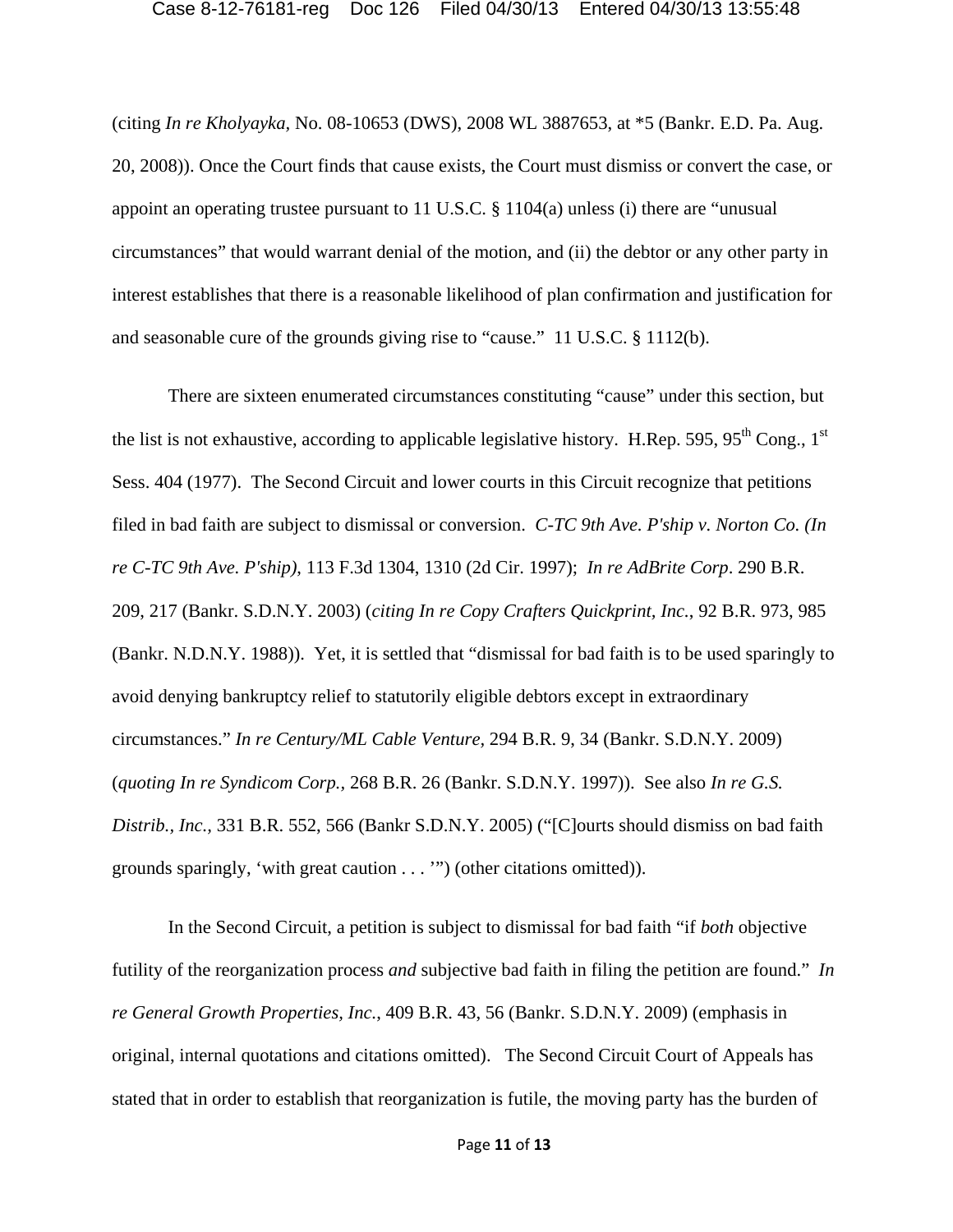proof that "from the date of filing the debtor has no reasonable probability of emerging from the bankruptcy proceeding and no realistic chance of reorganizing." *C-TC 9th Ave. P'ship v. Norton Co. (In re C-TC 9th Ave. P'ship)*, 113 F.3d at 1310. Based on the facts of this case, there is no basis to find that the reorganization is futile. First, this Court has determined that the Debtor had the authority to file the petition. Second, the Debtor has filed a proposed plan with the Court and has complied with Bankruptcy Code requirements applicable to Chapter 11 debtors. 21 West does not point to any other evidence of objective futility and since 21 West cannot establish this prong, the Motion must be denied.

Even if 21 West were successful in arguing that the Debtor's reorganization efforts are objectively futile, there is insufficient evidence of subjective bad faith on the part of the Debtor to warrant dismissal of the case. "The subjective bad faith inquiry is designed to insure that the [debtor] actually intends 'to use the provisions of Chapter 11 . . . to reorganize or rehabilitate an existing enterprise, or to preserve going concern values of a viable or existing business.'" *Carolin Corp. v. Miller, 886 F.2d 693, 702 (4<sup>th</sup> Cir. 1989) (citing <i>In re Victory Constr. Corp., 9* B.R. 549, 564 (Bankr. C.D. Cal. 1981)). In this case, the Debtor has filed a proposed liquidating plan. While reorganization is an appropriate use of Chapter 11, the Bankruptcy Code also authorizes liquidating plans pursuant to § 1123(b)(4) ("[A] plan may . . . provide for the sale of all or substantially all of the property of the estate, and the distribution of the proceeds of such sale among holders of claims or interests . . . "). As courts in this circuit have recognized, "reorganization encompasses rehabilitation, and may include liquidation" *In re Copy Crafters Quickprint, Inc*., 92 B.R. at 985-86 (citations omitted); *see also In re Coffee Cupboard, Inc.,* 119 B.R. 14, 19 (E.D.N.Y. 1990), and *In re Ionosphere Clubs, Inc.*, 184 B.R. 648, 654 (Bankr. S.D.N.Y. 1995) (Liquidating plans are permitted in Chapter 11 proceedings). So long as the